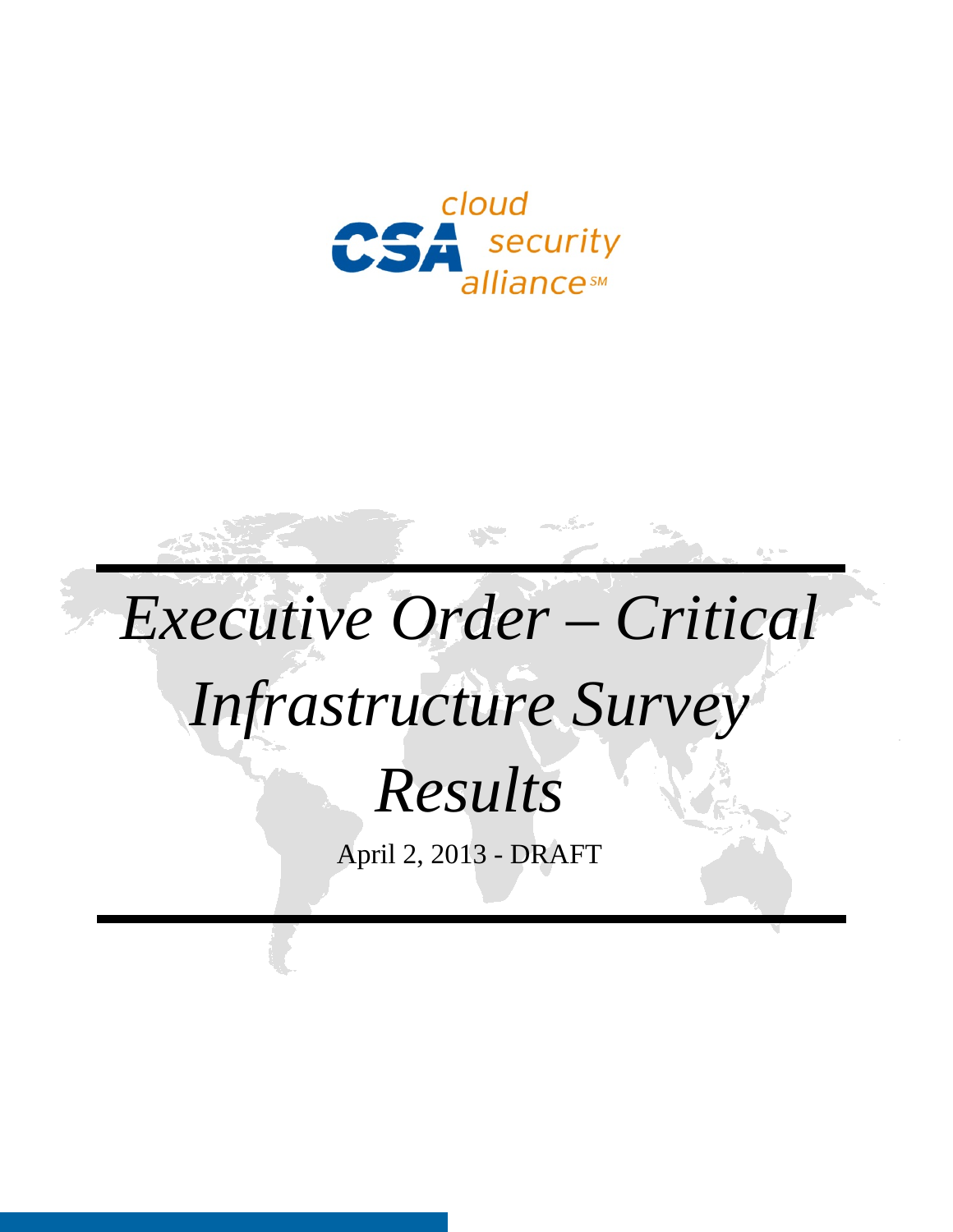# **CSA Executive Order – Critical Infrastructure Survey Results**

On February 12, 2013, the President of the United States issued Executive Order 13636, Improving Critical Infrastructure Cybersecurity.

The purpose of this survey is to collect a broad spectrum of CSA member opinions to provide feedback to NIST's issued Request for Information, "Developing a Framework To Improve Critical Infrastructure Cybersecurity", Docket Number 130208119–3119–01.

CSA received 30 survey responses in the 2 weeks this survey was open.

### **QUESTIONS**

### **1. Region of respondent**

USA (23) Canada (4) Sweden (2) Italy  $(1)$ 

**2. According to PDD-63, "critical" infrastructures were "those physical and cyber-based systems essential to the minimum operations of the economy and government." In 2013, what if anything would you recommend to enhance the definition of critical infrastructure?**

No enhancement 23

Recommended enhancements (7 respondents, USA unless otherwise noted):

- 1. (Canada) Other dependent systems, one problem with most complex systems (especially infrastructure) is that there may be a critical dependency that we are not aware of and fail to protect/harden so if something happens it still all tips over still.
- 2. It might be beneficial to clarify 'minimum operations'.
- 3. (Italy) We agree with the definition of critical infrastructure as "an essential asset for the maintenance of vital societal functions. Damage to the critical infrastructure, its destruction or disruption by natural disasters, terrorism, criminal activity or malicious behaviour, may have negative consequences for the security, the well-being and the quality of live of the citizens. (rif. http://ec.europa.eu/dgs/homeaffairs/what-we-do/policies/crisis-and-terrorism/critical-infrastructure/index\_en.htm) Seeing the importance the use of internet has reached nowadays in our life, the protection of citizens in cyberspace has become vital and therefore the protection of critical infrastructure extends to their digital identity and its reputation on the social network.

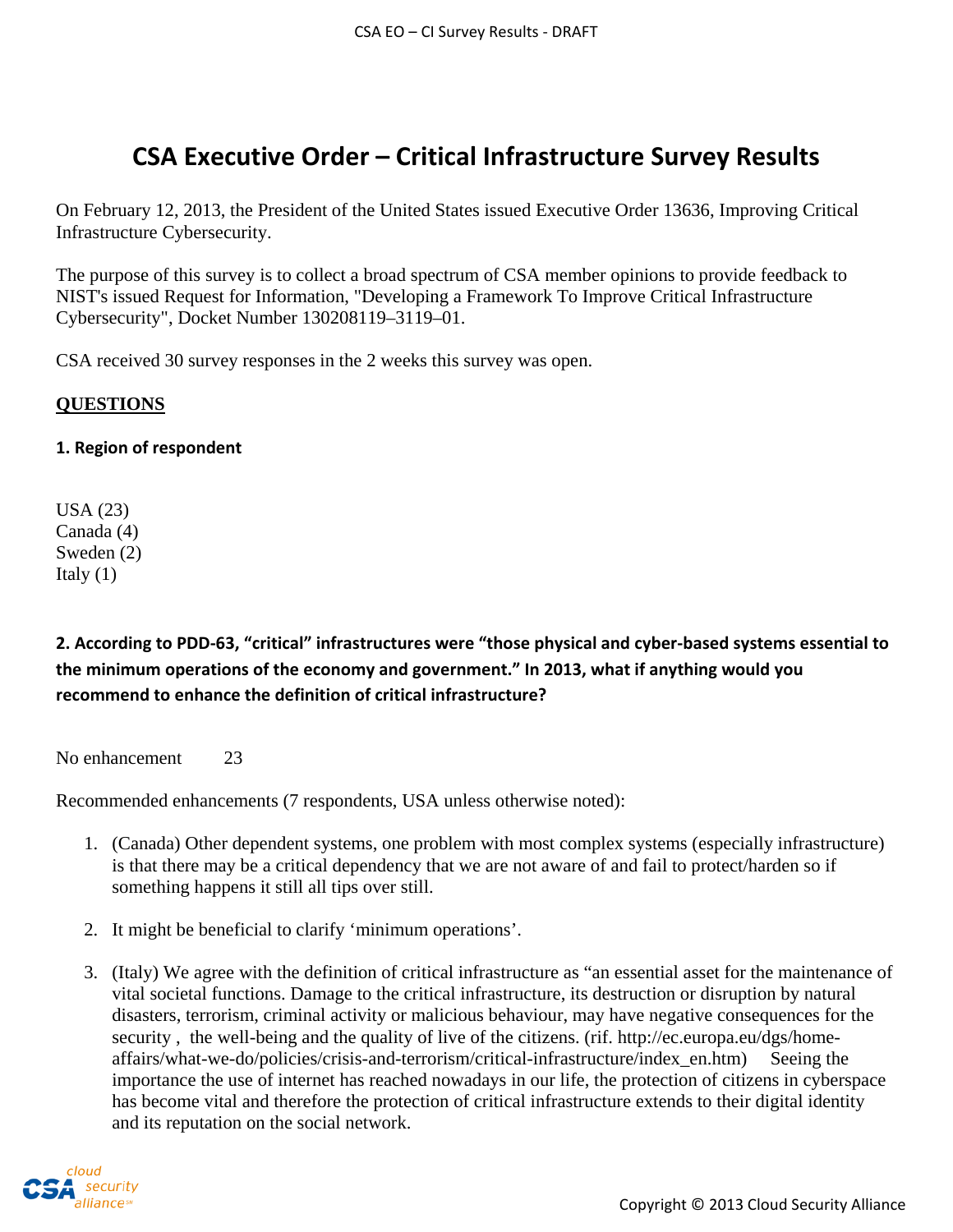- 4. Essential to the minimum operations of healthcare, communications, economy and government.
- 5. … and where the abrupt failure or misuse of those systems is reasonable to result in unacceptable harm to individuals, or external relationships governments and their economies. \*\*"Abrupt" takes into account the positive expediency automated systems provide, but recognizes the known lack of equal investments in risk mitigating monitoring and response controls, to recover enough from such failures.\*\* \*\*Discussing external governments, takes into account that economically - large internal errors and misuse can quickly cross "interfaces" (consider - misconverting currencies, pulling large/multiple wires in milli-seconds from other markets, and intentional fraud originating on a government system) harming government economies and millions of people internally and externally faster than it can currently be detected now on Wall Street. We still don't know what happened during a 12 second 8 point drop from over 3 years ago on the stock market. So it is in everyone's best interest to expect and ensure failsafes exist to protect our neighbors from fires that originated in our home, which are possible, plausible, and likely.\*\* \*\*"Reasonable" means an investment in controls adequate to be responsible, that participants and neighbors will not incur significant harm from higher speed, frequency, and distances possible from error or malice from our own systems. Controls adequate enough to show that a root cause origination capability exists and can be demonstrated to work quickly enough to adequately stop problems before they grow to large. And, that allows for mutual accountability internally and across such interfaces. The measure of reasonable might be the acceptable restoration costs for our oversights to balance risk taking and prudence. (Keep in mind, there are some situations too large to be able to collect insurance on.)\*\* \*\*We also know now, that there are basic legal business problems that technologies have not addresses to correspond with tried and true business transactions. But, mutual respect requires technology that provides good faith accountability, trusting partnerships, and justice. The test on this - is remuneration possible, if a hacker in Japan steals a citizens' or corporate entities officer identity from our governmentheld personal information, drains our bank, retirement, and treasury accounts, puts the deposits temporarily in Iceland - will they have any hint of the potential for justice? Commitment to a few failsafes to prevent having no justice? Maybe - demonstration of faithful ways to trace the transactions to an accountable owner to attempt justice or recovery? Internal systems mismanagement with interfaces on the internet are a challenge now. What risk are we willing to bear for harming external parties who can suffer from errors in our own mismanaging our own system, when it results in an offset that starves another county's financial system?\*\* A lot of people don't appreciate that it's not all IT fun and internet games - until their accounts and country's future stolen - with no clue how it disappeared or where it went so fast. :)
- 6. (Canada) Critical Infrastructure is fairly well defined. What does need attention is the definition of "Critical Information Infrastructure" - i.e. the ICT systems that are essential to operations of physical CI. CII is not really a separate sector but rather is an aspect of all other sectors.
- 7. Perhaps classified by sic or naics code.

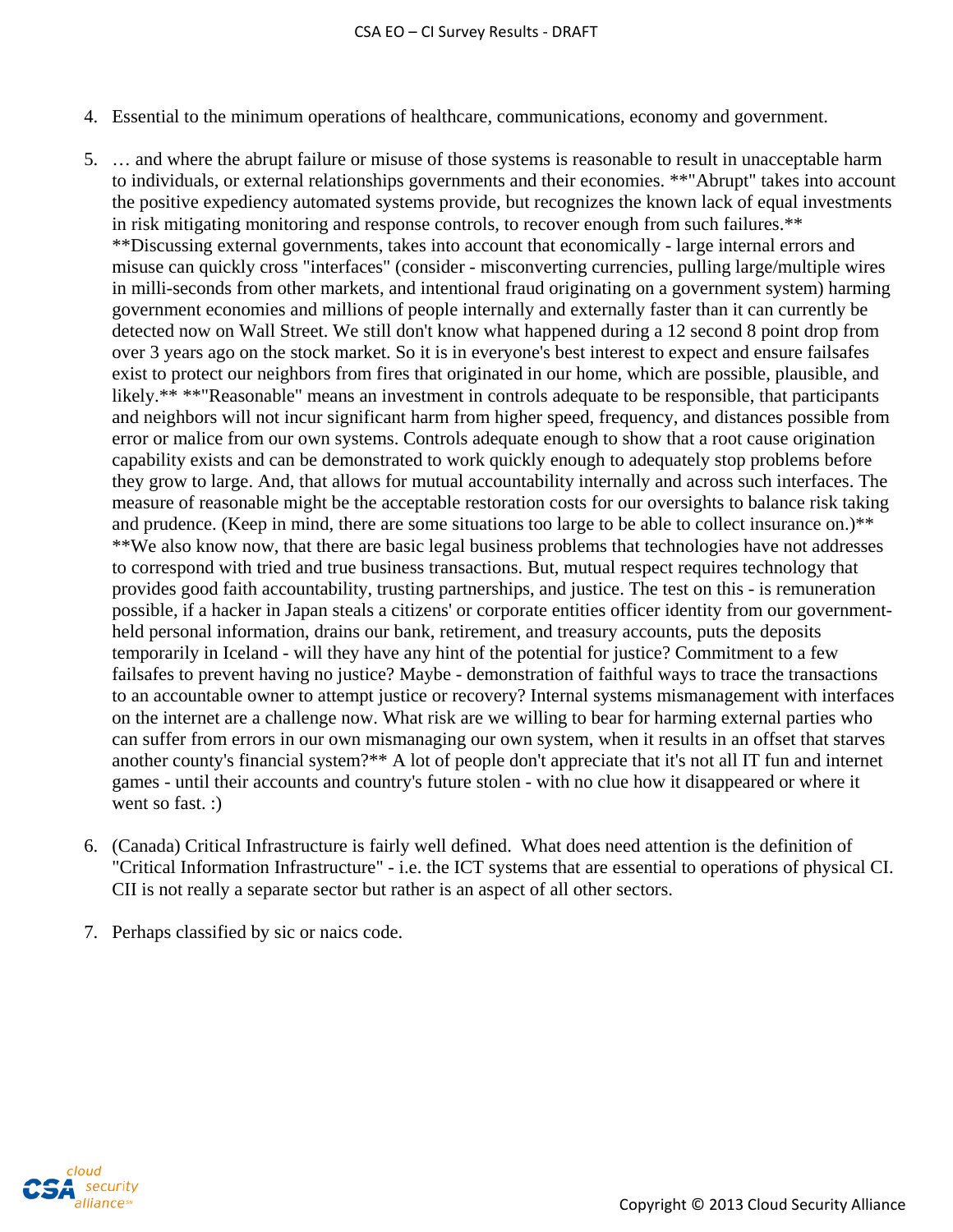### **3. Ranking of Critical Infrastructure Sectors**

| Sector                                    | CI Rating Average (4.0 most critical) |
|-------------------------------------------|---------------------------------------|
|                                           |                                       |
| <b>Water supply</b>                       | 3.87                                  |
| Information and communications            | 3.80                                  |
| <b>Electric power</b>                     | 3.67                                  |
| <b>Emergency law enforcement services</b> | 3.47                                  |
| <b>Emergency fire service</b>             | 3.47                                  |
| <b>Banking and finance</b>                | 3.40                                  |
| Oil and gas production and storage        | 3.33                                  |
| <b>Public health services</b>             | 3.27                                  |
| <b>Highways (including trucking)</b>      | 3.20                                  |
| <b>Pipelines</b>                          | 3.20                                  |
| <b>Mass transit</b>                       | 2.87                                  |
| Rail                                      | 2.87                                  |
| Aviation                                  | 2.80                                  |
| Waterborne commerce                       | 2.67                                  |
| Continuity of government services         | 2.67                                  |

Potential missing sectors:

- Software vendors
- Justice
- Agriculture
- Food distribution

**4. If you are located outside of the United States and your country adheres to a definition of critical information sectors different than the United States, please list the sectors**

#### **Italy:**

- Agriculture, food production and distribution sector
- Security services (police, military) sector
- National monuments & museum sector
- Media service sector

### **Canada:**

- Health
- Food
- Finance
- Water
- Information and Communication Technology

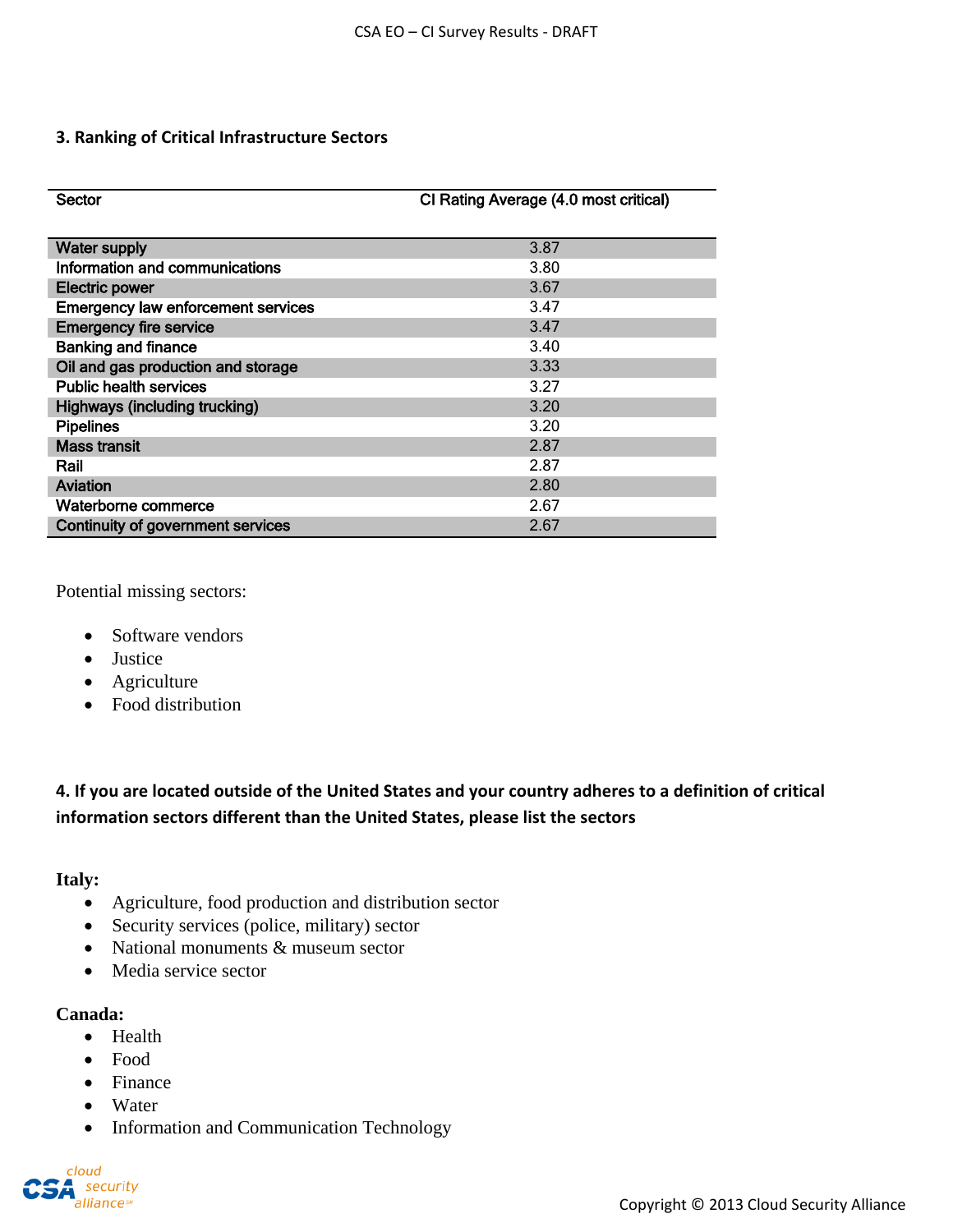- Safety
- Energy and utilities
- Manufacturing
- Government
- Transportation

**5. Cybersecurity information sharing with the private sector is a key critical infrastructure protection issue. Please provide your opinion on the issues and potential solutions, including existing information sharing frameworks and processes that you believe should be examined for this purpose.**

- 1. Historically government wants availability to information but hasn't been good at sharing relevant information back to the info sec community. Where this has occurred we feel it has been substantially beneficial to both sides. We have our own community with information available at https://atlas.arbor.net which worldwide ISP's and CERTs rely upon for information critical to the health of their networks. We do participate in many trust groups and readily exchange pertinent information to those that have a positive use case. We are willing to work with governments even if that means clearance requirements to obtain and exchange information that would help in the defense of critical infrastructure.
- 2. The Open Source world has a number of mechanisms for sharing data, mostly email based, they seem to work quite well. I think a major component of this is having trusted relationships between individuals at the various vendors/companies/etc, you can officially do many things but it's the one to one relationships that often allow the really scary stuff to be shared
- 3. I am extremely interested in the work or initiative being proposed by the people at SecurityStarfish http://www.securitystarfish.com/index.html. Issues on the subject of sharing include – Protecting customer privacy as well as the companies, contracts that constrain what can be shared, legal repercussions, regulatory repercussions, disparities in information shared in different places to different entities, could the data be subpoenaed, Patriot Act, Freedom of Information, can the release of a little information be used as reasonable cause to request or require the release of more information.
- 4. Key challenges for the sharing: Volume of information Providing information, not just data Consistent "language" for information (e.g common definitions and understanding of risks, etc) - Timeliness of information - Costs of using information (e.g doing something from actionable intelligence) - Legal issues with NOT doing anything with the information (e.g having received it but not actioning it). May promote some organizations to not participate in knowledge sharing. - Potential issues with information flowing trans border / issues with regulatory regimes and data protection regimes in other jurisdictions (potentially - depending on the type of information involved).
- 5. We agree that information sharing with the private sector is a key issue as regards critical infrastructure protection. Industry can give an important contribution to improve cyber security. It's role is to work together with government to develop the right policy framework to enhance cyber security. Industry can actively cooperate and collaborate in information sharing and in the formulation of policies in all fields of cybercrime. In particular the most important contribution can be in:
	- a. Producing periodical country reports to share information about security incident occurred and the level of damages raised.

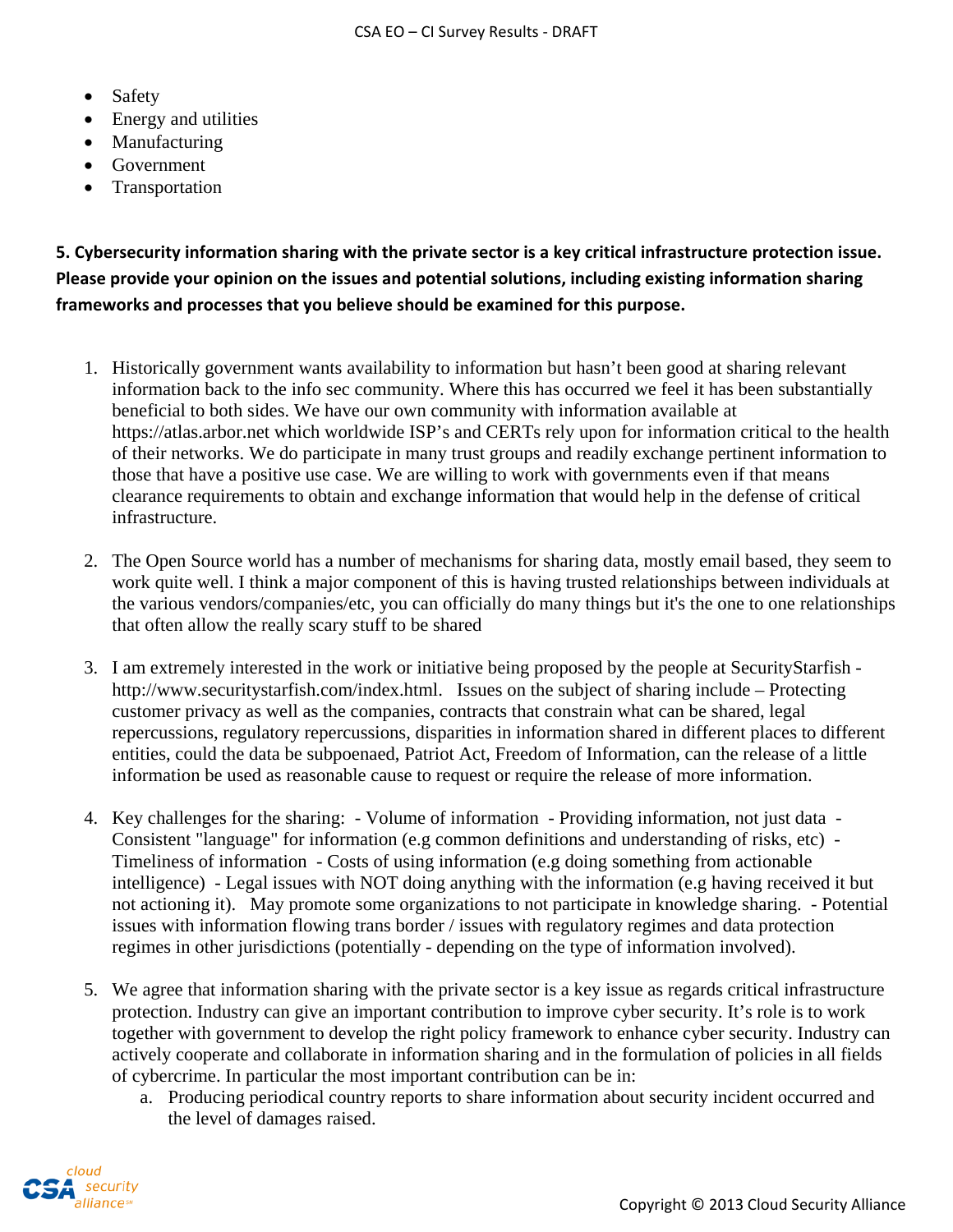- b. Defining security measures for emerging threats; in this contest the IT industry should continually innovate and invest in the development of its products and services. Being an innovative and dynamic sector with rapidly changing technologies, the industry can give an important value to the cyber security in addressing new and evolving threats.
- c. Collaborating to the development of globally accepted cyber security standards, best practices, and international assurance programs.
- d. Developing and utilizing a comprehensive risk management strategies and best practices to achieve and maintain trust in the cyber infrastructure.
- e. Cooperating with national and international CERT in incident handling by sharing policies and coordinating the response in case of cyber-attacks which can affect critical infrastructures. Regarding this issue, we suggest examining the guidelines provided by ENISA on the 'Setting up a CERT' http://www.enisa.europa.eu/activities/cert/support/guide."
- 6. Currently, the FBI generally only want private sector to share. They do not share what they have well (often fairly past-dated). The NSA are even more closed mouthed. The best sharing going on, IMHO, are the security research labs, who have repeatedly discovered and then disseminated vital information about attack types and patterns in a disciplined and rigorous manner. This state of affairs seems really lopsided. It's almost become nation-states watched by global security companies. Huh? Think about flame or Chinese attacks, etc (not to pick on any particular nation-state, the USA included). who's doing the work? A more ideal situation would be MUTUAL sharing. Certainly NIST's CWE/CVE are vital. But these are reactive, not pro-active. We must get to the tip of the iceberg, not the tail underwater, long after the damage has been done. Finally, much has been written about vulnerable critical systems and the huge attack surface these present. If the government wants to actually do something here, it should take the form both of active incentives and probably, fines, as well. Why? the power grid vulnerability, essential services vulnerability, for years. And nothing happens because there is no business incentive to take action. Plus, the risks are unproven (and hopefully will never be if we take action)
- 7. Until transparency and accountability capabilities are demonstrated to address fairness and safety in our own private transaction markets (dark pools, banks managing multi-tiered private and public mutual funds, high volumes of unknown trading activity without timely checks in private company NYSE for a "public market") to the extent they are already internationalized, and we can demonstrate some intelligence and get serious about efficient oversight systems implementation so HUMANS can oversee critical activities and interact real-time - we are kidding ourselves if we think we can apply the same sloppy management to any critical infrastructure without large consequences.
- 8. Models exist around the world to address many aspects of public-private information sharing including public-private partnerships, joint exercises, information sharing and alerting networks, sectoral information exchanges, etc. All of these mechanisms have a place in a holistic information sharing approach. The main challenges with information sharing between the public and private sector revolve around security clearances, adversarial approach to regulation, and more general trust issues. Security clearances are usually an obstacle when they are required to share information with a broad set of private sector stakeholders. Most effective approaches seem to combine classified and non-classified information sharing with different audiences - with heavy emphasis on the latter. Private sector hesitation in sharing information with the public side is often caused by fear of regulatory repercussions and/or increased level of regulation. Some of the Scandinavian countries seem to have adopted a different, more collaborative approach to regulation that seems to alleviate some of these issues.

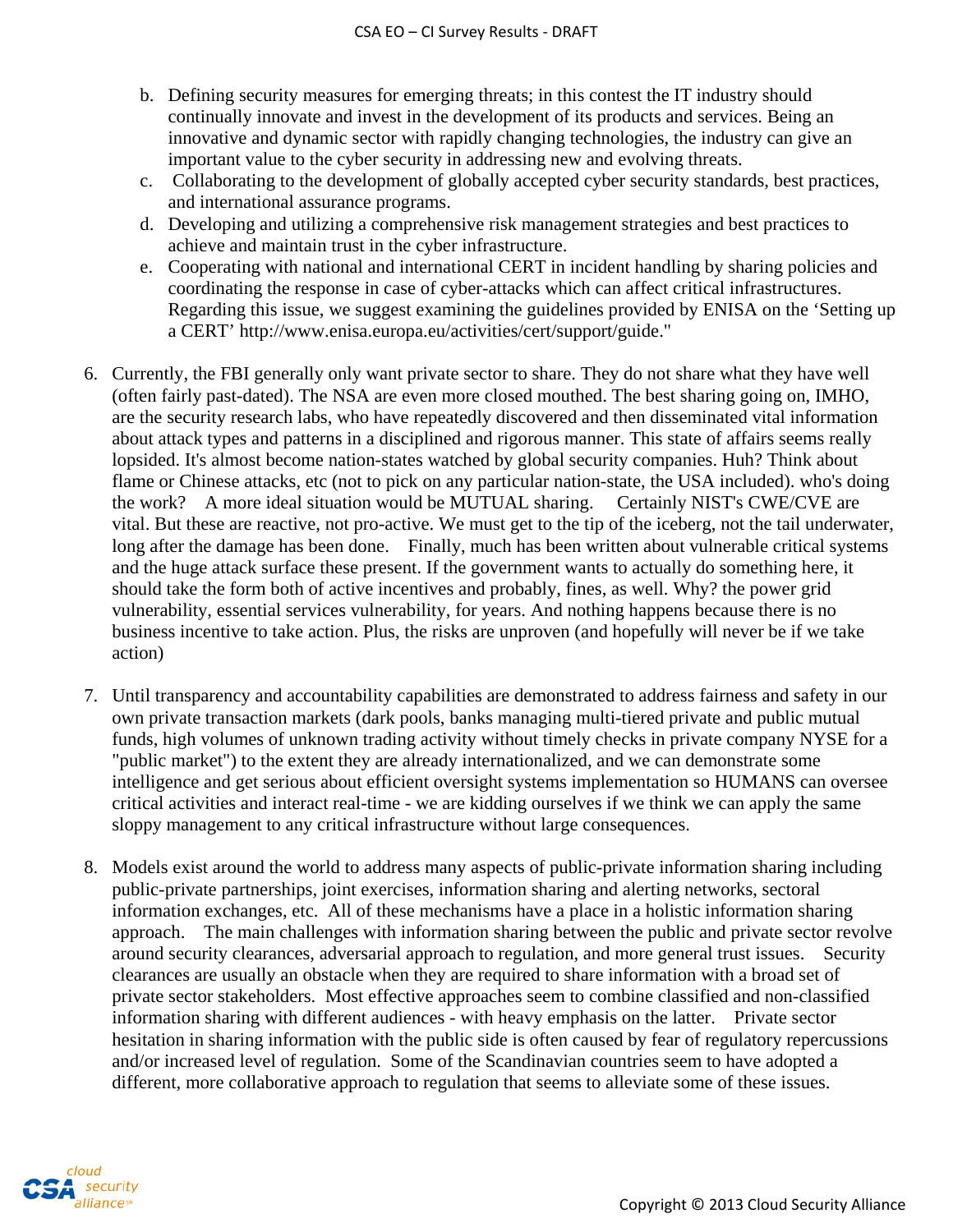- 9. The US Federal government, especially the FBI has a well deserved reputation for taking information, but not providing any. This perception and practice has to change. Recommend a mechanism (InfraGard) be used to vet individuals who can then be trusted conduits for information. These individuals may need training on how to Sanitize some intelligence.
- 10. As information sharing continues to move into the cloud and mobile devices, I'm proposing the framework should include the security structure and elements, including cryptography, of Blackberry.
- 11. In speaking with peers it seems that the support of UK, the Center for the Protection of National Infrastructure provides information, personnel and physical security advice to the businesses and this is the path to success particularly regarding "Domestic Infrastructure"

# **6. Which key technology areas are currently high priorities to be implemented to protect Critical Infrastructure?**

- 1. Artificial Intelligence Cryptography Massively Parallel General Purpose Computing Algorithms Nano-scale Materials Composite Materials Quantum Communications Quantum Computing Energy Transmission Methodologies
- 2. Access and authorization controls, security logging, monitoring AND event correlation
- 3. Risk assessment tool, to define a framework to evaluate the potential negative impacts caused by security threats and vulnerabilities to critical infrastr. The focus is to ensure availability, reliability and security of networks and systems. GRC tool, since the continuous monitoring is essential to ensure an efficient level of security tools, strategies and policies and to address compliance and risk issue of critical infrastructures. Data Encryption, to address both security and privacy of the data data at rest, in motion and during the elaboration (depending on specific context). Mobile security technologies, which are relevant for the security of both personal data and business information. SIEM and Big data. SIEM is crucial for a Security Operating Center in prevention of cyber incidents, during incident handling and during post incident analysis. SIEM analysis can be related to big data because of high volume of data to elaborate security real time analysis. Identity and Access Management are important to limit and control the access to sensitive data and to critical components of infrastructure like SCADA (control systems of smart grid, nuclear power plants, etc) Cloud security: security issues depend on service model (IaaS, PaaS, SaaS). Security tools should protect the virtualization layer and the hypervisor in addition to the other components. Business continuity system, like secure protocols, redundancy, synchronization tools, traffic balancing. Security measures at network level, like IDS, IPS, DDoS identification and mitigation systems.
- 4. Web firewalls have held a great deal of promise which has not been realized. (and my company makes one - I'm speaking for myself, not my employer - please don't quote me). Since a great deal of infra is on the 'net, a killer, effective, easy to implement web firewall would help to solve the huge technology debt in this area. No one has (IMHO) cracked this problem. and for sure, attempting to work off the tech debt through coding security, while laudable is obviously not working and won't - there is simply too much deployed vulnerable code. Deep packet inspection has also held a lot of promise that is unfulfilled. This might help to protect critical systems (not web) that are vulnerable. Several have tried (work on a few myself). It's harder than it looks.

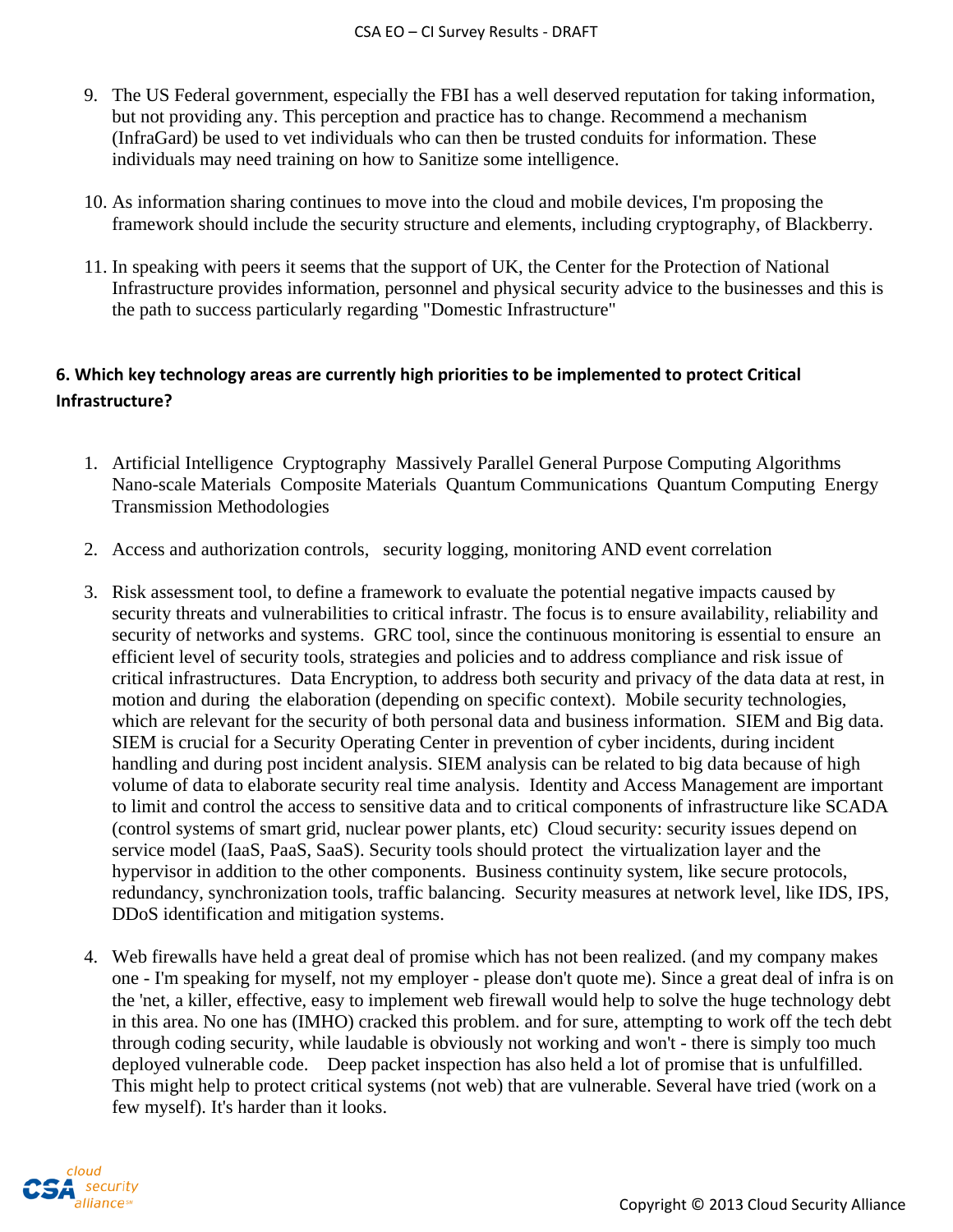- 5. Identity and accountability systems. The private sector is trying to figure out how to make business work while managing 1000 keys that no IT manager is taking the time to understand and design prudently. The government is trying to figure out how to outsource private financial data while maintaining HIPPA, while finding an access control system for appropriate public participation and protection that isn't a joke - that interfaces well with a 3 factor government employee high-security access control structure. Even the automated systems being built to "predict" for verification of what a user actually has access to internally are confused - so we don't have what we need to do something similar for external parties and international parties yet. We need more investments in joint problem solving for ID and accountability. The current problem is that too much effort is spent on learning about what people are doing now. Documenting what people are doing now, is like writing a biography - it is interesting 0 but it doesn't propell us forward with solutions to shared, known problems. I recently saw a chart of compliant Certificate Authority validation internet traffic. It is obvious that Germany's IT managers and CA's get it - and have something good going on for the basis of a trusted accountabilty plan. If we want international trading of cyberinfrastructure - there needs to be some reason to trust there are mechanisms in place to safely identify and protect individuals. We need technology that supports basic fair business law concepts that have worked for ions. And - the risk of doing busines with the person you don't know is very high. Look at the escalating credit card identity theft problem - and that's just 1 type of eCommerce transaction.
- 6. 1) SCADA 2) Mobile 3) "Big Data" and cloud
- 7. Encryption and enhanced User Activity Review process.
- 8. Secure internet protocols, Analysis Technologies, Modeling of cyber attacks, Better Threat detection (IDS), Analytically techniques to mine "Big Data" for security purposes.

# **7. Privacy and Civil Liberties Protections. What are the key risks to citizen rights from an increased focus on cybersecurity protection of critical infrastructure and how do we achieve the appropriate balance?**

- 1. Well we already have warrantless wire tapping and Internet surveillance and FISA so I'm pretty sure we already crossed that bridge without realizing it.
- 2. In a cloud environment, the data does not or may not belong to the cloud provider, by which I mean, the CSP is entrusted with data, not necessarily given data, to do with what ever the CSP wants, ie the Data Subject (DS) – and what the DS was told his data would be used for... will the CSP be able to share DS data if it is outside of what the DS was told the data was used for… and how does this data and its lifecycle expire? (age of data, or the DS ceases to be a customer or user and wants their data expunged) Once it is shared… will that data remain forever? If data is shared, and if through means of multiple sources of information, a DS is implicated in a larger issue related to illegal or terrorist acts… how will that implicate or obligate the CSP?
- 3. Limitations on speech and information access. Prosecution or detention without due process
- 4. "It's hard to find a right balance between privacy and national security, freedom and need of control. There is no a right answer, but there is a clear risk of sacrificing privacy and freedom. When it comes to privacy, each country reflects the orientation of its legal and political system. In USA privacy is defined

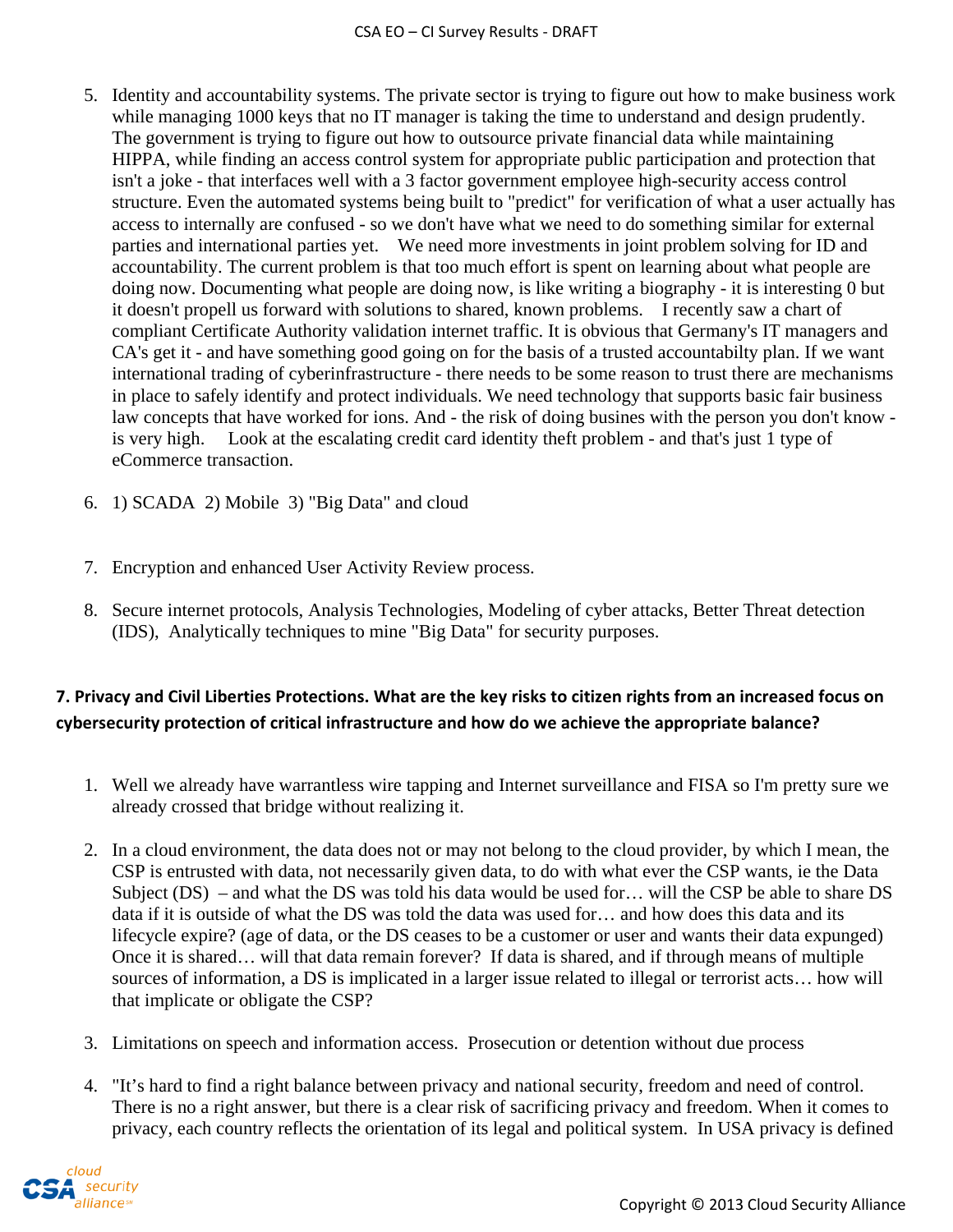as "the right to be left alone", while in Italy it has a wider meaning and includes "the right to selfdetermination" (ie religious freedom) and "individual sovereignty"". The Italian privacy law is very stringent. It's contained in Legislative Decree of 30 June 2003, n. 196, named Personal Data Protection Code. On January 25 2012, the European Commission adopted a regulation on the protection of personal data, which adds definitions of new types of data (ie biometric data); introduces the principle of EU law also to the processing of personal data carried out not in the EU, whether related to supply of goods or services to EU citizens or such as to enable the monitoring of the behavior of EU citizens; establishes the right of citizen to ""data portability"" but also the ""right to be forgotten"", and so on In Italy TLC providers must also respect:

- a. prohibition of listening, tapping and storage of communications of individuals without their consent
- b. obligation to interception request from judicial authority
- c. obligation to erase or make anonymous personal data related to billing and to process such data only for the period of time strictly necessary (6 months). Italian authority is also working to implement the Directive 2009/136/EC related to cookies."
- 5. CISPAA, inspecting every citizen's financing and online communications MUST STOP IMMEDIATELY! These are unconstitutional and unnecessary. Spying isn't the way to solve these problems. Let's focus on what needs to be protected. The Internet is a grand experiment in a global commons. It is very democratizing and that has been generally a Good Thing. Still, democracy is a noisy, mob ruled mess. that's the nature of the beast. If we want Arab Spring, we have to have Wikileaks and Occupy, too. (no matter you politics) The Internet will be key to solving many of human kind's major issues, take climate change or hunger, AIDS, what-have-you. In order to preserve this commons, people need to feel some sense of entitlement and safety. But like any commons, others will always try to exploit the situation (hence any number of malefactors trying to hurt others via the Internet). Protection of privacy will be critical to continuing success. There is no other way Ultimately, the items listed above breech the very fabric of society. How can we speak of privacy in the face of the USA government's (or any government's) inspecting every online activity? The balance is to follow the US constitution's protections in an online, digital manner. That does NOT mean looking at everything and everyone just because we can. It means focused investigation for a purpose. Without privacy and choice, there is no freedom. Someone had the bright profitmaking corporate motive 15 years ago, and decided the US was a default "opt-in country unless declared otherwise". We'd have a basic personal privacy stance to start with if that didn't happen, if .gov didn't already give it away. People are more likely to think that you are a criminal trying to hide, than respect that a prudent private citizen who questions coughing up all personal information on demand. The government needs to do a needs requirement assessment, and build a solution that meets those needs. Some of these problems are so muddled, that we probably need a public vote on what we want and a discussion of why - before we can build a technology that supports it. I'm all for privacy - but the lack of forethought makes it so we have unnecessary denied services - instead of a well-designed system that supports a right to privacy. Maybe Obama can have a town meeting where we vote live for different nuances? It needs to be thought out. Right now - we have a "give up you privacy, or give up your other rights" policy. For example: - My \$8000 homebuyer tax credit took 9 months, I was accused of fraud, and had to get help from the new taxpayer advocacy service, because they said I couldn't live in a PO box and I decided not to register my physical address. Seriously. The effort to resolve it increased the IRS' handling costs 10 fold. - I can't see if my Social Security salary balances are correct. My online ID application information was sent to Equifax to ID me. Equifax is unable to answer whether or not I am who I say I am, due to a privacy protection freeze on my account. It would keep the risk footprint smaller by using an internal data search with info the government already has on me. A scan of my Federally issued passport, info from my last tax return, where I was born, Etc. There are ways of protecting the right of

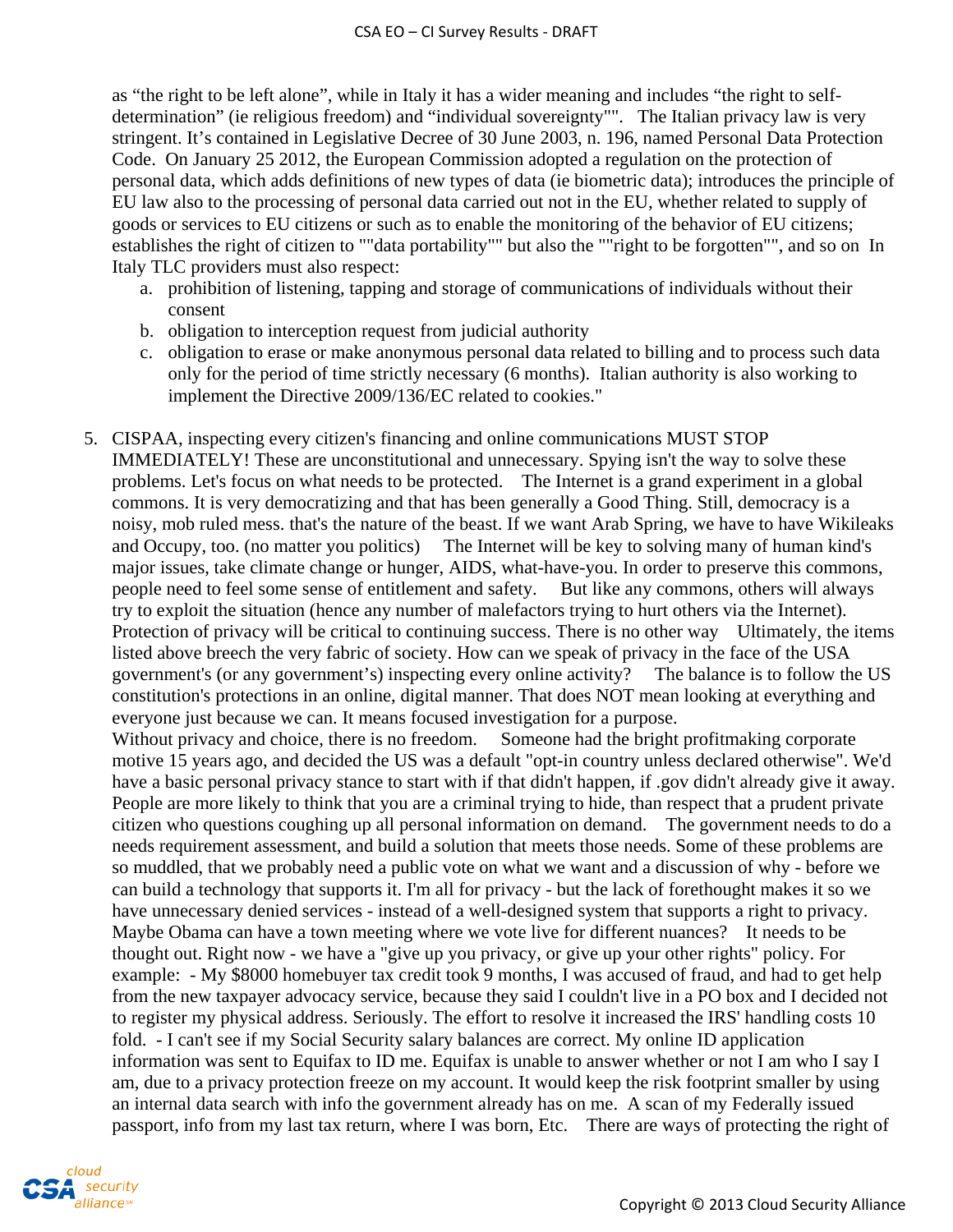privacy - we just can't give in because corporate players say there is no other solution (they who want another income source and more unnecessary public spending).

- 6. Personal information protection and privacy needs to be defined for electronic systems in a way that balances personal freedom with effective law enforcement. The privacy vs surveillance debate has been fairly hot recently, but the balance has not been yet attained. FISA (Foreign Intelligence Surveillance Act) seems to be getting increased attention while the Patriot Act continues to raise fears about privacy and data protection from US based service providers. Incidentally, anonymity should not be considered an integral issue alongside privacy. Privacy and data protection can be achieved without anonymity; in many cases lack of anonymity plays a role of a deterrent.
- 7. Due process and 'unreasonable' suspicion are challenges. Racial/Religious profiling while politically unpopular has been shown to be a component of security.
- 8. The privacy law in Massachusetts serves as a good example for what constitutes breach notifications. At a minimum, California SB1298 and SB1386 should become nationalized.
- 9. The Patriot Act of 2001 I would submit as a success of excess... It is a vital tool and I say should be an example of success rather than a risk to citizens rights.

# **8. What critical infrastructure is at greatest risk from a cybersecurity incident of catastrophic proportions and why?**

- 1. Power, water, and nuclear. Obviously these systems are core to modern human living and survival and it is well proven that these systems are rife with vulnerabilities and access controls that put them at risk.
- 2. SCADA. SCADA software as a rule is terrible and wide open. My biggest concern would be physical damage to high value/hard to replace infrastructure like power plants, the good news is most things are hard to break so unless you're handling dangerous materials/fuel/etc the worst that can (hopefully) happen is an unclean shutdown.
- 3. Water systems as a means to propagate disease/viral infections. Water management is an issue because it is so vast. You cannot simply stop needing water and you cannot go very many days without a source of clean water. Communication systems – it's the pathway to all other systems, financial, power, managing complex systems for rail, aviation, government. Compromised communication causes huge hurt almost instantly. At issue is that it has become so complex and so diverse – the threat surface is enormous.
- 4. All monitoring and decision-making (statistical analysis, etc.) systems, especially of the "Big Data" variety. The greatest risk may well be specific data corruption rather than wholesale deletion.
- 5. Those infrastructure pieces that cannot revert to manually controlled or minimum service levels. For instance highways and certain mass transit systems can still operate safely even if systems are compromised. For instance mass transit could degrade to have a limited number of trains on the track/switch to bus traffic, etc. Services like Air Traffic Control can not degrade service quickly or safely. Also those infrastructure services where minimal human interaction is involved or the infrastructure is highly distributed and automated (e.g pipelines, telecoms grids, etc).

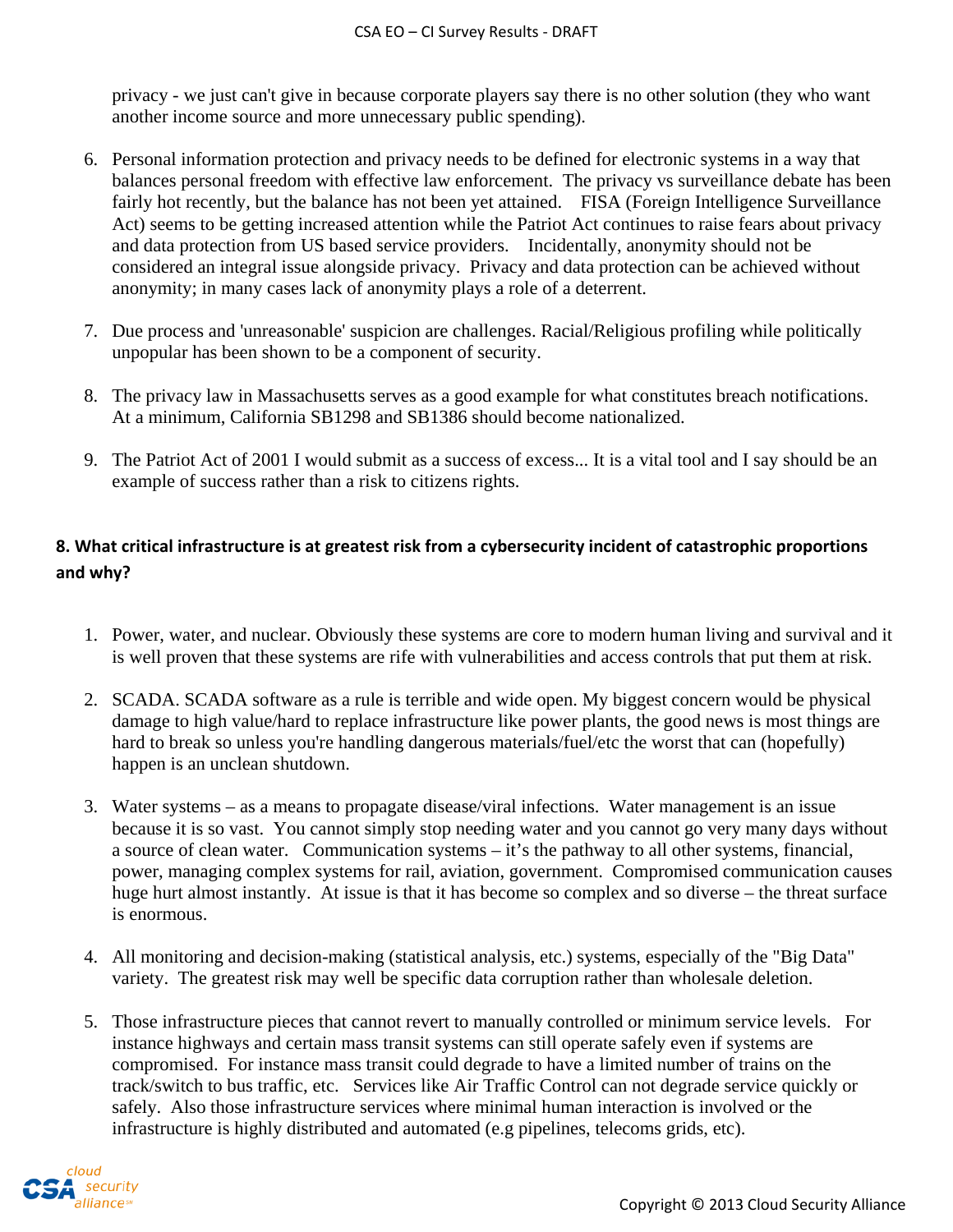- 6. "One of the most critical sector could be the transport sector (eg. flights, trains, etc.) whose management, scheduling, control etc.. is computerized: for this reason a cyber-security attack could cause serious incidents due to the number of deaths and the block trade. Even the TLC systems are vital infrastructure: an attack on the backbone, for example, could make unavailable all connections based on the backbone which implement the services to support all other critical infrastructure. The energy production systems can be even more critical, because an attack could not only cause blocks of production, with serious damage to the state country, but also put out of use the infrastructure of TLC support to all the others. Other high priority sectors are those relating to Defense and Emergency: the latter is particularly at risk because it is involved in extraordinary situations not easily predictable. For all sectors it is generally true that become more critical the higher is the risk exposure. Another important area is healthcare since some aspects can affect a very big population:
	- a. mistakes and failures can lead to personal injury which can reach up to the death of patients (safety
	- b. in many contexts, the emergency is not an exception: slowing down of activity, perhaps due to authorization processes in access to information, are not acceptable;
	- c. the issue of security and the protection of personal data have strong overlap, as the most critical data are included among those defined as sensitive by the regulations."
- 7. Water and electricity. These vulnerable systems are well known. It's time, as I wrote, above, to incentivize protections, and perhaps dis-incentivize inaction. Let's deal with the known first. We have tremendous technology debt in this arena, e.g., we are very vulnerable. Let's protect those systems first so that people can live in the event of either cyber war or armed conflict or both.
- 8. Investment-related banking. High impact. High fraud self-benefit. Low transparency. Quietly done fast. There are many more smart technology students internationally, than decent security controls. Generally - The Fed's support systems. I would say more - but I would rather not create a specific security target.
- 9. Finance and banking are critical this is a sector that is constructed upon trust, and has gown to be a pillar of our way of modern life. If this infrastructure and the trust would be compromised that would render to a catastrophe.
- 10. Information and Communication and its dependencies including Finance, SCADA systems underlying transportation and energy, as well as systems that support health, law enforcement, fire, etc.
- 11. Agriculture and health care. Security is not a concern of course SCADA bound elements such as water and power are at risk, but these are much more well known.
- 12. The power grid has the largest potential for creating massive disruption.
- 13. Electrical grid, water supply, food supply these are must haves! Banking would be next on my list

### **9. Which voluntary activities can the private sector better execute upon to improve cybersecurity**

1. The number one activity that would allow for greater defense is an exchange of information to those that are actively involved in the defense of critical infrastructure. While this is easier said than done the

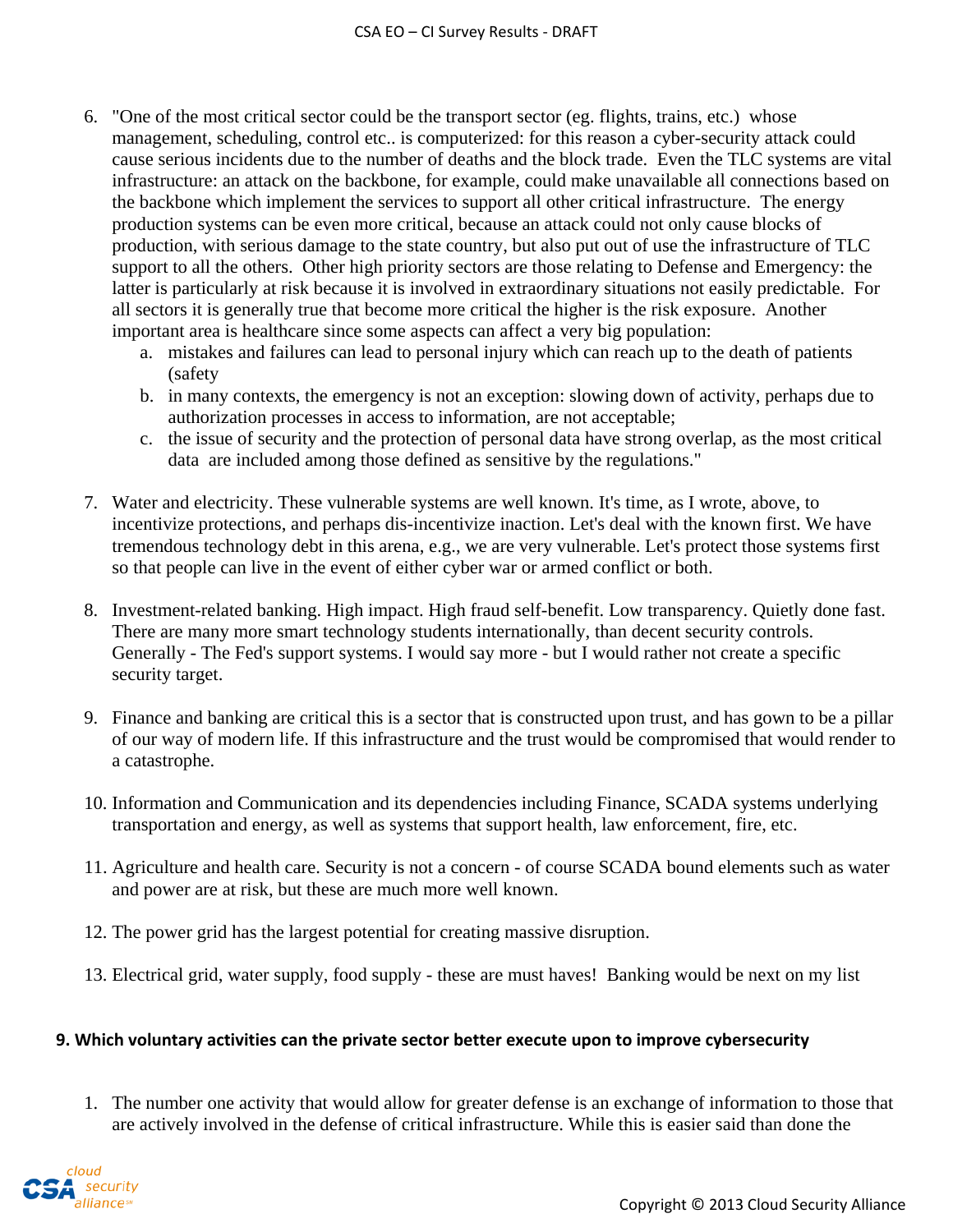conversations that occur between public and private sector are far more productive than relying on the private sector taking this challenge upon themselves only.

- 2. Write software that doesn't suck so bad.
- 3. Cyber threat and event sharing would be beneficial, if we can determine how to do so. Making the investment to learn and require their company to adopt Cyber Security Best Practices and then developing actual Best Methods (A best practices might say "Don't store confidential data in a log file", the company then must develop a 'Method' that is practical to meet the requirements of the Practice) Secondly, the private sector needs to INSIST that the academic organizations (colleges/universities) do a better job of training Software Developers, DBA's, Network Engineers, System Administrators and such on cyber security, not just on the specific science.
- 4. Security of all stored information Security of communications Preventative measures against identity theft
- 5. Define and follow minimum baseline standards on an industry by industry basis.
- 6. Cooperation with private sectors (such as universities, industries, associations, ISP, etc.) and government institutions is important to raise awareness to the cyber security issue and to ensure the resilience of critical infrastructure and the availability of the services. This cooperation can be more effective if it involves also international partners. Prevention is fundamental to contrast the cybercrime and cyber-attacks. Governments can promote the institution of Computer Emergency Response Teams (CERT) and encourage the involvements of private corporations for information sharing, education strategies and response coordination. Private sector can offer skill, professionality, knowledge and tools to enhance the resilience of critical information infrastructure. The aims of this collaboration could be:
	- a. Defining security measures for emerging threats;
	- b. Elaborating a kind of "template" of cyber-security strategy and policy (from a super-parties entity like ENISA or others) to be adopted as a reference model.
	- c. Providing web sites to sharing information about cyber-security incidents and new threats or exploits;
	- d. Measure the efficiency of tools and policies, and share and compare the results.
	- e. Promoting security awareness and training activities related to security management.
	- f. Promoting the sharing of security services and tools (each sector for its competence, for example a TLC provider could provide network security network tools to protect the communication component of critical infrastructure or DDoS detection/mitigation services).
- 7. Somehow, patching systems has to become a priority. It is well known (certainly by the makers and readers of this survey) that it's unpatched but fixed vulnerability that is taken advantage of most frequently. the high profile, clever attack is very rare. Let's make that the only thing we have to worry about, rather than failing miserably at table stakes activities like grunt patching.
- 8. Not allowing the trade exchanges (like NYSE and NASDAQ) to allow the buyers of IT trading pipes to resell IT access and redistribute to unvetted legal parties. Require registration and trust certifications of software developers. Separate business equipment from personal IT toys. i.e., no default social media frameworks on my work BlackBerry - and don't make unsigned, untested software available to download to the phones. Cloud providers should be required test what happens when connecting clouds - like what happens to an IT admin's BlackBerry when agreeing to BlackBerry's Cloud Services through MS 365. It's not all about software guys.... Small financial institutions need to get together and

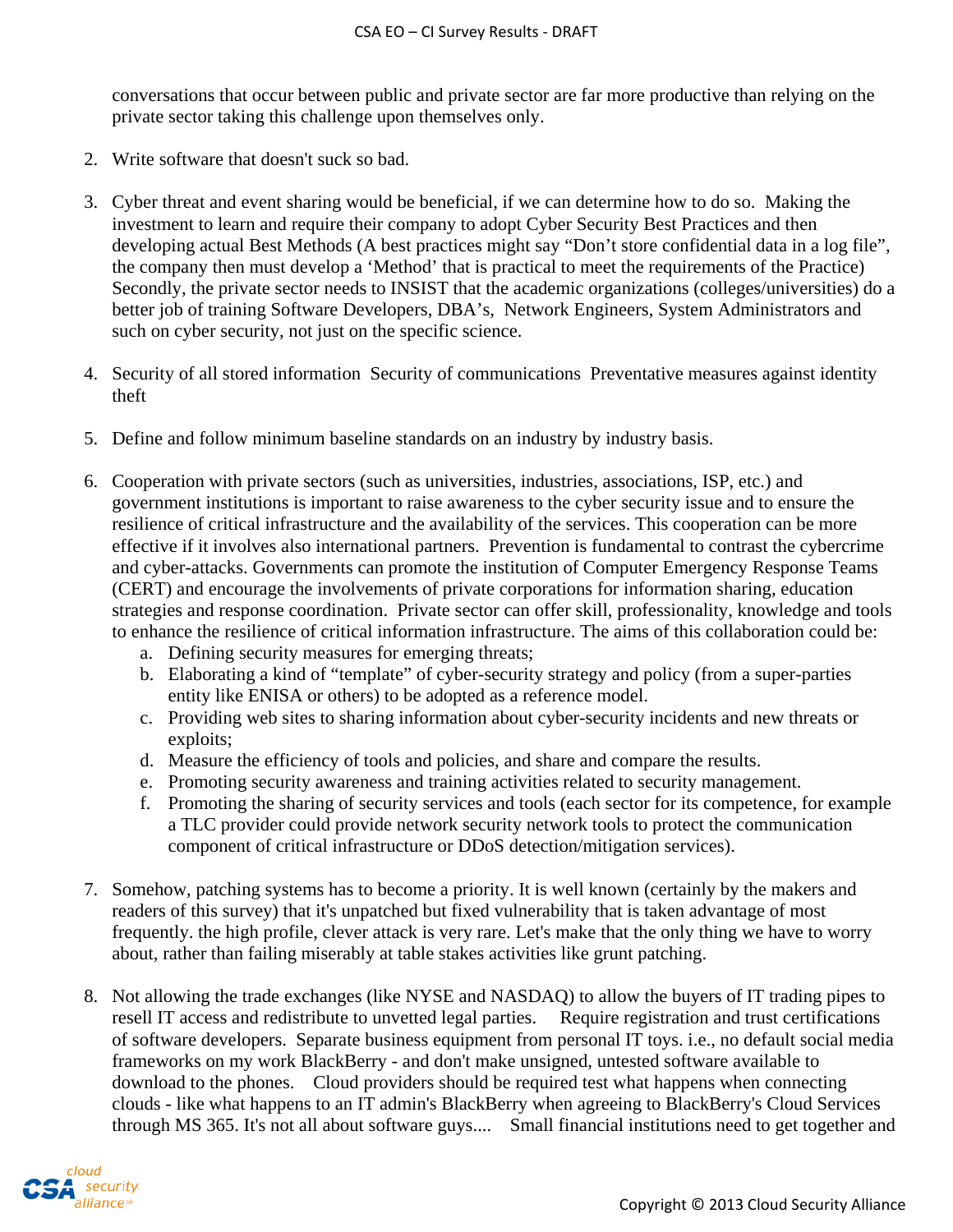require an independent privacy audit of Intuits' use of data collected via QuickBooks and Digital Insight's infrastructure support of small credit unions and banks.. Along those lines - what crazy person thought it was a good idea to make the worst-secured, high-volume consumer technology - webenabled phones - to do consumer SMS payments between bank accounts? Where is the OCC? The Fed? FFIEC? FTC? ???

- 9. 1) Implementing rigorous CII risk assessment and preparedness 2) Continuous collaborative sharing of best practices and threat intelligence 3) Proactive public-sector information sharing
- 10. Government has to show these activities won't be prosecuted and that the government is will to be a true partner.
- 11. Begin moving towards a better User Authentication process. Stop using common 2 factor authentication based on passwords.
- 12. Command and control and interoperability between government and private sector. Other nations are seeing a mutual sharing and responsibility with government to protect its "electronic borders"

# **10. FOR CRITICAL INFRASTRUCTURE SECTOR STAKEHOLDERS: In your system security plan how do you categorize criticality of systems and address protection, stability and recovery of these assets based upon the defined criticality?**

- 1. We categorize the criticality of systems mainly based on the following matters: business impact; number of customers; legal obligation (ie lawful interception requirements, privacy law, laws specific to application sector, like banking/financial, etc); social and government requirements (ie for the health of the users, rescue, etc). Depending on the criticality of the system we identify and implement specific security measures. For example if the system requires stability and availability, we perform a strict monitoring and design a robust recovery strategy (like backup, redundancy, geographically distributed, etc). When there is a legal obligation we have to put in place all the security measures to guarantee the respect of these laws (for example in terms of control access, data encryption, and so on).
- 2. 1) Will it kill people? 2) Can a lot of people get really personally harmed? If so, plan to minimize the likelihood of either 1 and 2 happening BEFORE using it; and a plan to fix it fast before it does hurt, in case it happens anyway without intention. That's called Management. Specifically, Risk Management. Most people think more about getting more access and toys; and turn a blind eye to knowing the consequences. We can't expect a better internet for students, business, or government, by continuing to allow technologies where the errors of a few can affect masses of people quickly (insert link-based botvirus here), and continue to trust the end points to decide well for the community on whether they should install any cute little phone app.
- 3. Security should be approached from both inward and outward facing systems simultaneously until meeting in the middleware infrastructure components.

# **11. FOR CRITICAL INFRASTRUCTURE SECTOR STAKEHOLDERS: Would a strongly protected, highly anonymous, reporting system for incidents be acceptable as a method for information sharing?**

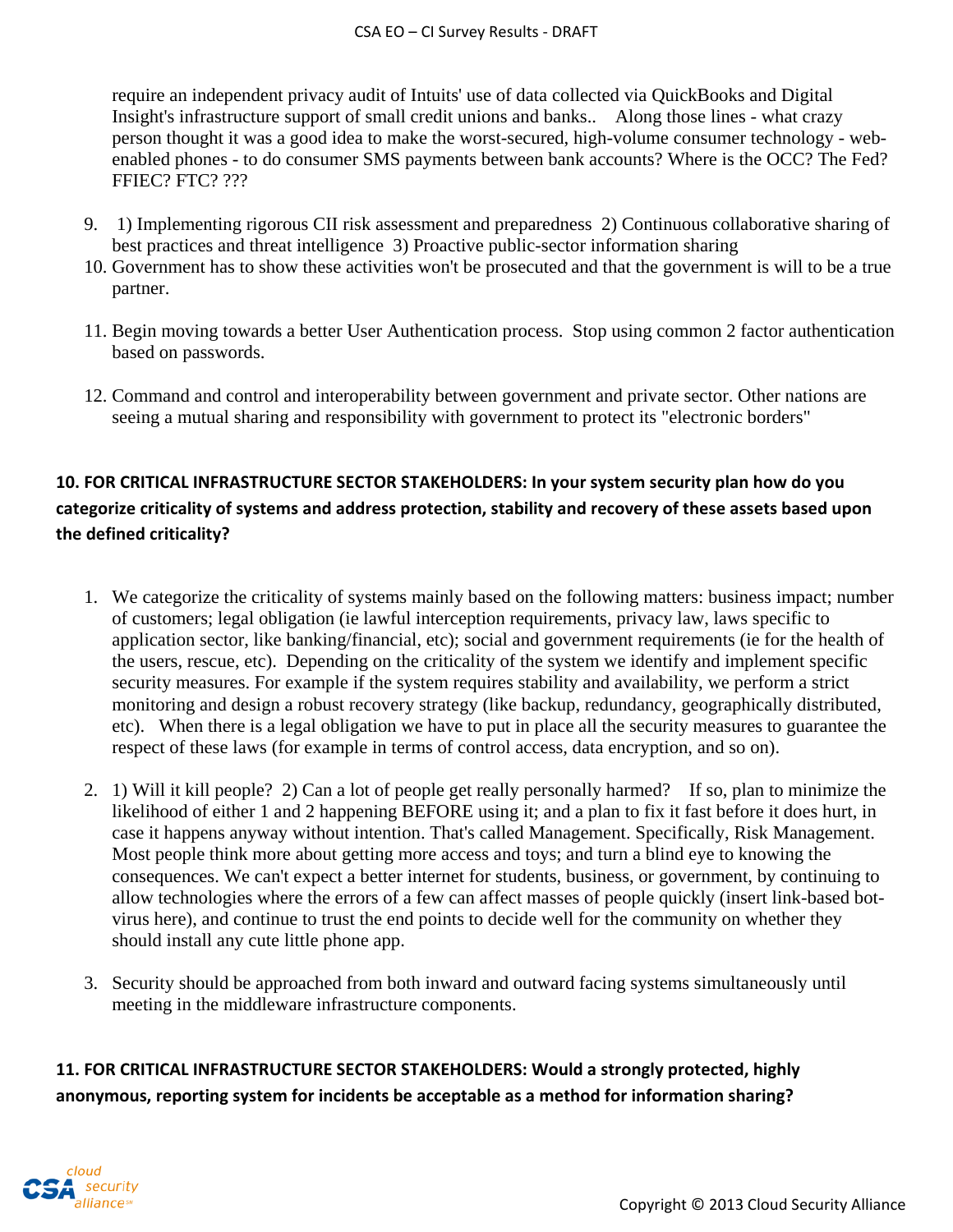- 1. YES but it is not always required.
- 2. Yes except apparently CPA firms who audit outsourced IT services and are trying to develop secure cloud artifact solutions for accountability auditing, aren't considered an important enough conduit. So we don't "qualify" to participate and advise our clients on what's hot to protect .... though we are all about educational communication for risk management with our clients ..... Writing up IT security issues is not fun nor good for business. Education is much more future-valuable.
- 3. Anonymous sources are not always reliable. While some sources may need or want protection, validation of the source is more important to insure the intelligence is accurate and reliable. Anonymous systems may be used by our enemies as well as those with good intentions. Diversions can be as effective as attacks.
- 4. Yes, similar to SANS at a minimum but with more detail in terms of where the attacks are originating, what ports are being used successfully and unsuccessfully.

# **12. FOR CRITICAL INFRASTRUCTURE SECTOR STAKEHOLDERS: Who within your organization holds direct responsibility for the system security plan – for creation, execution and reporting responsibility?**

- 1. Within our organization there is a function at Corporate level which has the responsibility to define the high level security policies and procedures for the company (ie privacy compliance and other regulations of interest in each regions). At regional level there are local risk management functions which have the responsibility to elaborate the system security plans, in conformance to the policy and procedures defined at Corporate level. The risk management functions cooperate with the regional Security Operation Centers for the executions and reporting of security operations.
- 2. Stakeholder: Those who would be harmed if critical infrastructure failed. That's the public. I think you mean the question to be "For those who support a critical infrastructure organization".
- 3. Me and my small business is certainly critical to my infrastructure.
- 4. CISO

## **13. How do you see key CSA research areas (Cloud, Mobile, Big Data) impacting Critical Infrastructure over the next 5 years?**

1. The threat landscape follows the infrastructure. As we introduce and roll out new types of infrastructure such as cloud and mobile, and come to rely on these infrastructures more and more as a party of daily business and life the more critical they become. Cloud represents a visibility and lack of control in terms of expanding networks beyond the borders of traditional IT networks. Mobile is now becoming core to every day communication and productivity and is a natural extension of network infrastructure

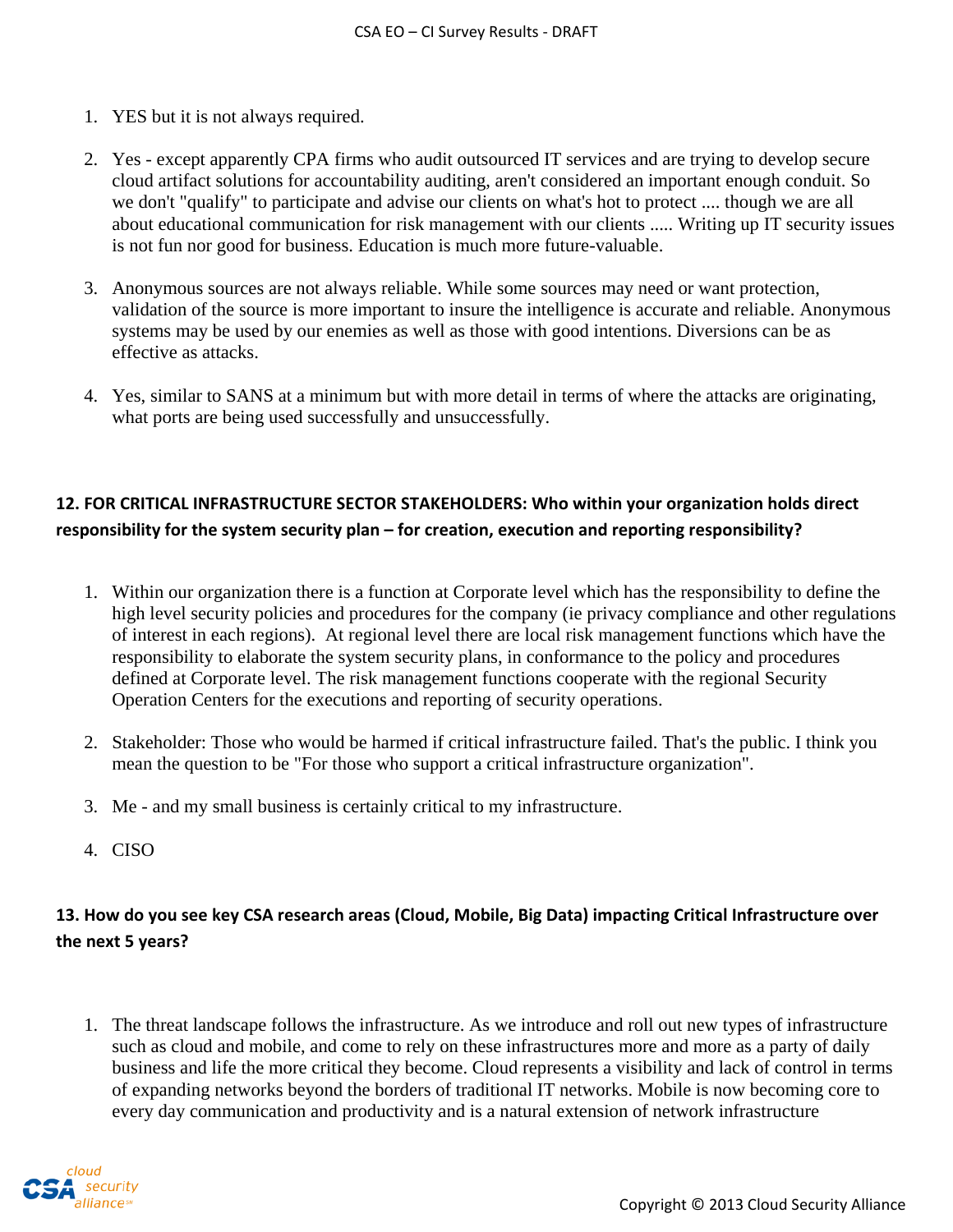traditionally supplied by providers. Essentially these infrastructures are the transport mechanisms of many of the critical infrastructure items mentioned earlier in the document.

- 2. Cloud will be one obvious thing, a lot of stuff that shouldn't be moved to the cloud probably will be (my sister works at a SCADA firm, the executives wanted to put SCADA stuff "into the cloud", never mind the remote sites barely had dialup).
- 3. The CSA will be a leader in the thought process first as a means of developing best practices and methods, and second, it will be a powerful force to drive those practices and methods into actual practice by the private and public sectors. The CSA serves a significant role in the field of research, both government and university, as the means for the private sector to have a voice in the research process. Private industry is interested in this subject and how it will be addressed, managed and policed, but unless they are one of a few very large companies, they have few options for representation. The CSA uniquely provides that type of representation. I think that CSA research will improve Critical Infrastructure security.
- 4. Increasingly important as guidance as more critical services start to leverage, or provide data to, cloud based services.
- 5. The use of mobile devices by citizens is becoming increasingly common in order to access services and applications. Mobile devices can be also used for online banking and financial applications and now also for m-commerce. The infrastructure components of ICT sector become more exposed to risk, due to the diffusion of mobile devices and their low security level. This lack of security, together with business reasons, makes these devices an attractive target by attackers. Cloud model is emerging also in Italy: the progressive computerization of the public sector, a critical infrastructure, and the fact that the choice to implement public services often falls on cloud model mean that critical infrastructures are increasingly based on the cloud (e.g. Public health and Governmental services). The Italian Digital Agenda promotes the use of cloud computing and also the Ministry of Defence believes that having cloud based services is useful to limit costs and get flexibility. For all these reasons cloud security issues are relevant in order to preserve security of critical infrastructures. The extraordinary growing of user data, traffic data, and data from monitoring tools makes the ability to manage Big Data an enabler for achieving effective security. On the other hand, many sectors of critical infrastructure are based on big data: a typical example of big data producer is the backbone of a TLC provider, that is also a critical infrastructure. This is why is doubly important to elaborate statistical models and data mining techniques to identify new security symptoms and threats.
- 6. Big Data mostly. Because both finding and protecting vulnerability is a big data problem. But also, finding, understanding, and protecting against new attack patterns is also a big data problem
- 7. If the past serves as a model: 1) corporate for-profit interests and IT security people will continue to drown out efforts needed on the crucial ID trust, accountability, and governance management artifact retention architecture needs in CSA forums; 2) NIST's resources will be taken off course again from making a public benefit difference, by pressure from #1 into another year of unnecessary dancing to cross-reference/map more CSA and other pro-provider standards changes, further slowing down any progress on decent SLA, IT business accountability, and verification practices (even though business laws already address them just fine now). The providers do a good job promoting CSA. Unfortunately, CSA is also being used as a tool to prolong accountability. There will never be a perfect standard for any business. The frameworks need to be molded appropriately for contracts, laws, and the